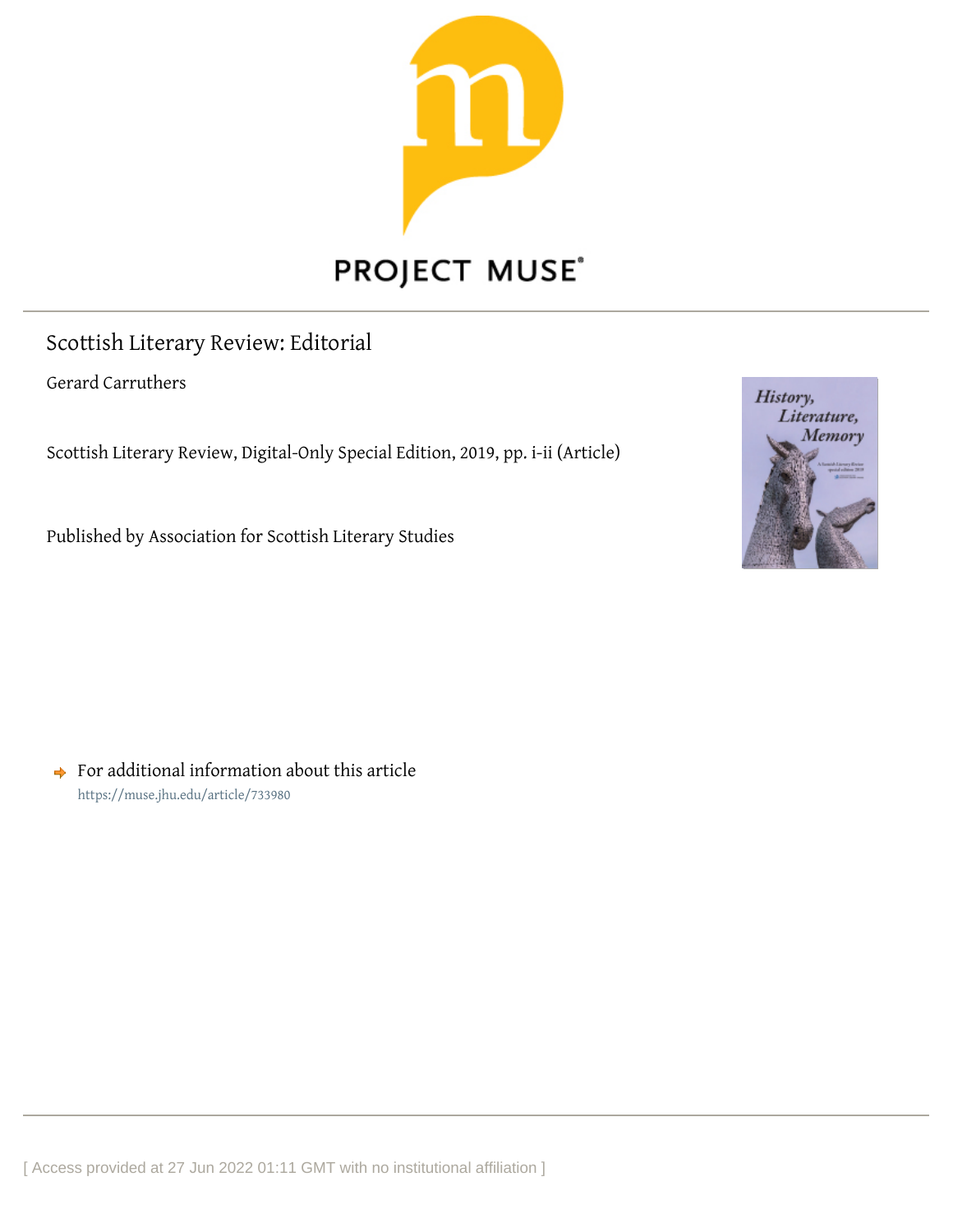## Scottish Literary Review

SCOTTISH LITERARY REVIEW is the leading international journal for Scottish literary studies, committed to approaching Scottish literature in an expansive way through exploration of its various social, cultural, historical and philosophical contexts, and of literary forms, both traditional and new. We are interested in comparative work with literatures from beyond Scotland, the interaction of literature with expressive media such as theatre and film, and in encouraging debate on issues of contemporary significance related to Scottish literary studies, so that *SLR* is both responsive to, and creative of, new readings and approaches. The journal is listed in the MLA International Bibliography and issues from 2013 onwards are accessible online as part of Project MUSE's Premium Collection.

## *Editorial*

The Association for Scottish Literary Studies has had a twice-yearly, peer-reviewed journal of literary criticism since its inception in 1970. The journal has gone through several name-changes in fifty years but has now completed its first decade as *Scottish Literary Review*. In recent years several special accents have appeared amid *SLR*'s contents with two 'self-reflexive' turns, perhaps, of particular note: book history and commemorative studies, the latter category concerned with remembering or memory and memorialisation both by individuals and by society/culture more widely. It is hopefully a fitting theme, therefore, that this special online compilation of *SLR*, now beginning its second decade in its most recent incarnation, should feature essays centred on literature in some sense that reflect also on commemoration, or the cultural markers of the problematic past. The First Marquis of Montrose is intriguingly awkward as all icons, or would-be icons, are. The city of Edinburgh so often a site of remembrance can also be – as here in relation to the eighteenth-century Scots poet, Allan Ramsay – a 'city of forgetting'. Walter Scott's great collection of ballad and folklore, *Minstrelsy of the Scottish Border* (1802–03) has always been a complex text, as exemplified here yet again in a reading of the contemporary associational culture out of which it emerged. Susan Ferrier's novel, *Marriage* (1818) is one of its period's 'national tales' where 'conjugal' union looks back more than a century to remember the consequences of the 1707 union of Scottish with English